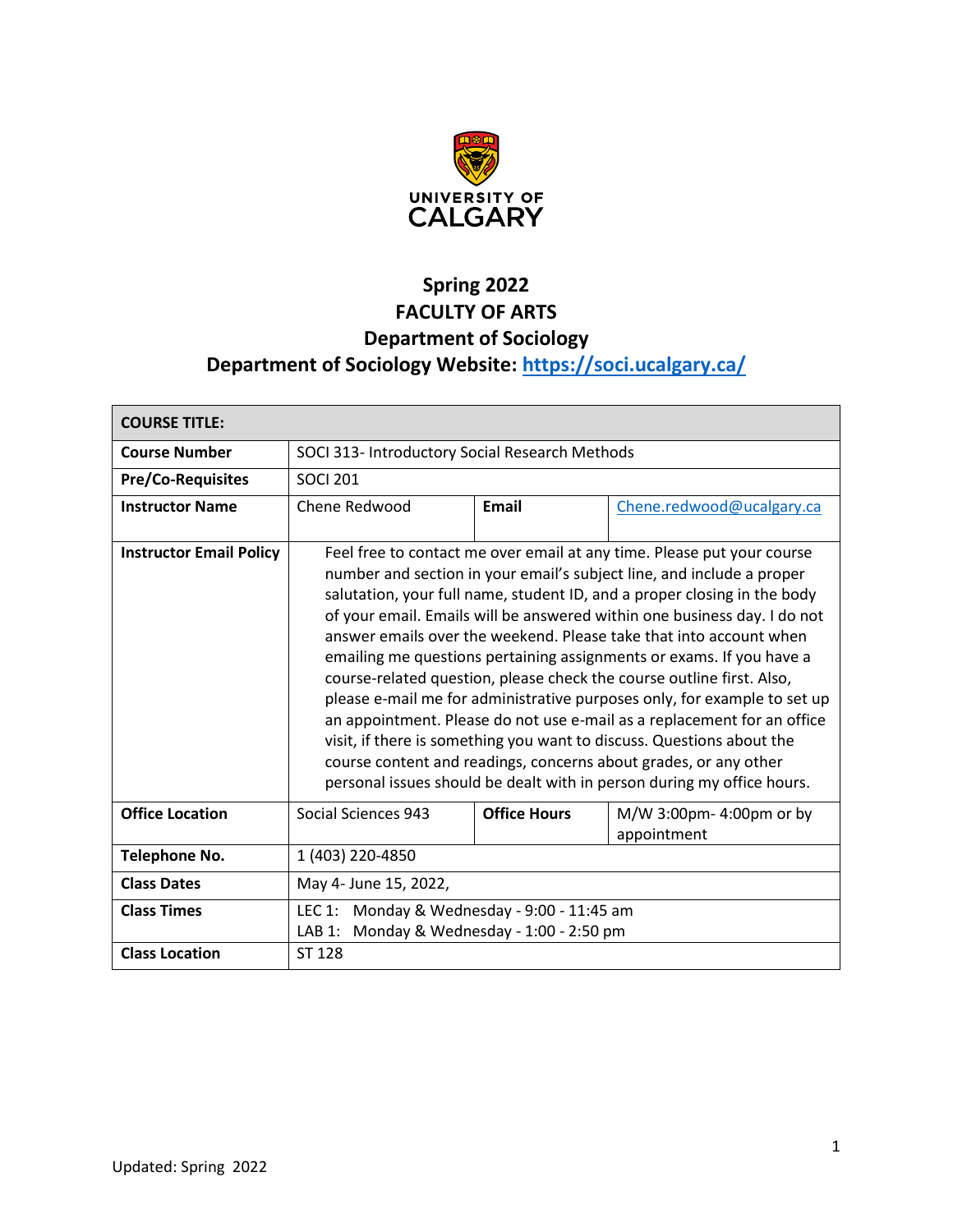#### **COURSE DESCRIPTION**

This course provides an understanding of sociological research methods and is designed to enhance students' ability to undertake social research. It asks students to question, how do we know what we know about the social world? We tackle this question by exploring the various research methods used by social scientists to observe, analyze, solve social problems, and create knowledge about various social phenomenon and institutions. Students will be asked to think critically about the role of research in society and distinguish between the quantitative and qualitative approaches to social enquiry. Also, students will explore research processes including problem definition, data collection and analyses, quantitative and qualitative strategies.

#### **COURSE LEARNING OUTCOMES**

Upon successful completion of the course students will be able to:

- distinguish between qualitative and quantitative research and assess the quality of social research
- understand various research methods employed in the social sciences, as well as the strengths, limitations, and ethical concerns of each research strategy

• practice a range of skills and research strategies through conducting research assignments and developing a research proposal

• understand the opportunities and challenges faced by social scientists in their attempts to conduct social research

•practice basic research, writing, analytical, and critical thinking skills.

#### **LEARNING RESOURCES**

**Required Text:** Edward Bell; Alan Bryman; Steven Kleinknecht.2022. *Social Research Methods, Sixth Canadian Edition*. Oxford University Press. ISBN-13: 9780190165796 (available at campus bookstore)

## **LEARNING TECHNOLOGIES AND REQUIREMENTS**

There is a D2L site for this course which contains relevant class resources and materials (see d2L.ucalgary.ca).

In order to successfully engage in their learning experiences at the University of Calgary, students should have reliable access to the following technology:

- A computer with a supported operating system, as well as the latest security, and malware updates;
- A current and updated web browser;
- Current antivirus and/or firewall software enabled;
- Broadband internet connection.

# **COURSE FORMAT**

This course has both a lecture and a lab component. Lectures will cover central methodological concepts and research components, while labs enable application of some of the methods and issues discussed in lecture. To do well in this course you will have to attend lectures and labs, take good notes, and carefully read assigned readings.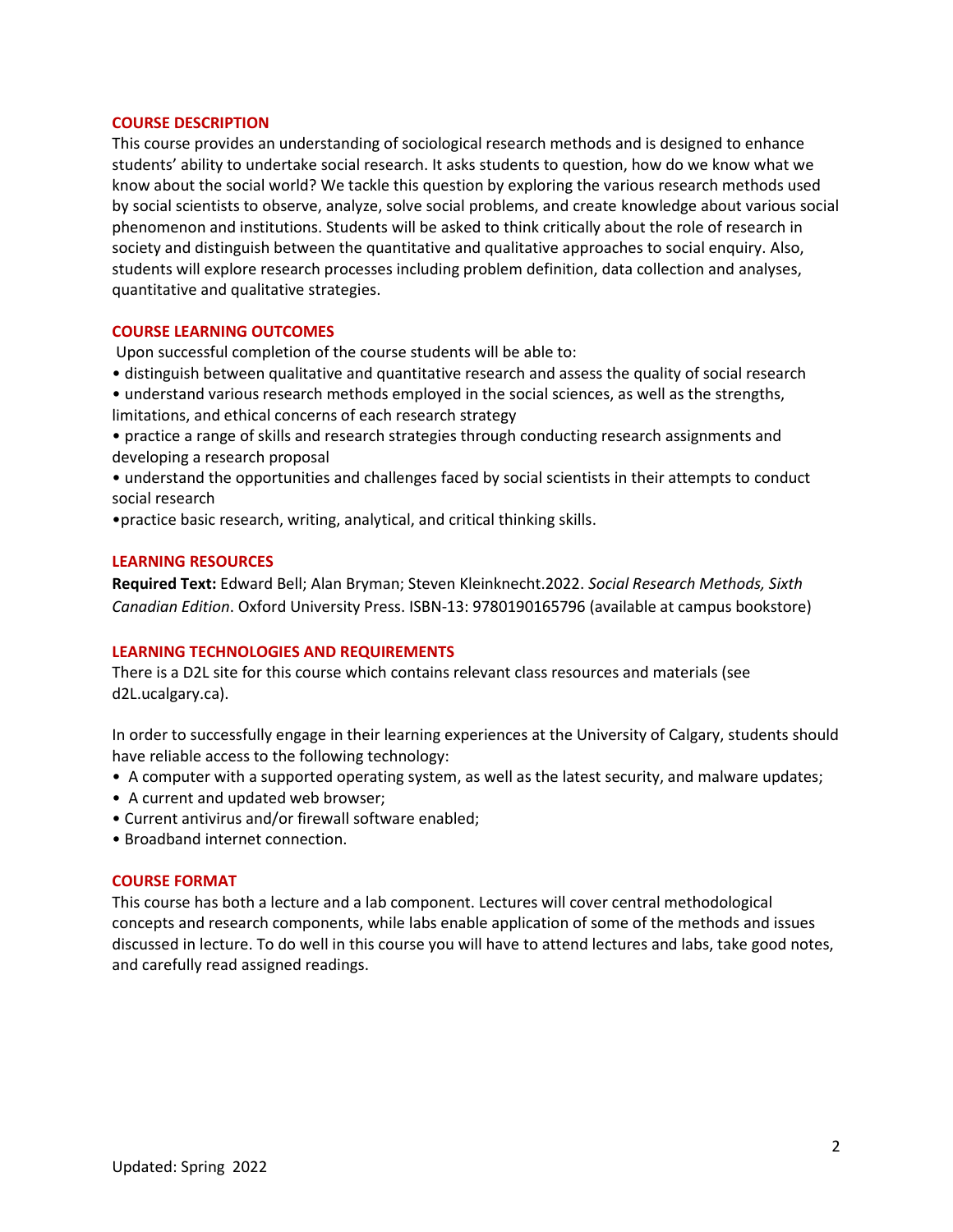# **CLASS SCHEDULE**

|                |               | arcusic is subject to change and revision at the discretion or the mstructo  |                           |
|----------------|---------------|------------------------------------------------------------------------------|---------------------------|
| <b>Weeks</b>   | Date          | <b>Topic and Readings</b>                                                    | Labs                      |
| 1              | May 4         | Introduction to the Course - Research Orientations                           |                           |
|                |               | Read: Bell, Bryman & Kleinknecht-Chapter 1                                   |                           |
|                |               |                                                                              |                           |
|                | May 9         | Research Designs and Ethics                                                  | Lab 1: Research Questions |
|                |               | Read: Bell, Bryman & Kleinknecht-Chapter 2 and 3                             | & Experiments             |
|                |               |                                                                              |                           |
|                | May 11        | Nature of Quantitative Research - Concepts &                                 |                           |
| $\overline{2}$ |               | <b>Measurements</b>                                                          |                           |
|                |               | Read: Bell, Bryman & Kleinknecht-Chapter 4                                   |                           |
|                | May 16        | Data Collection: Survey Research                                             | Lab 2: Questionnaire      |
|                |               | Read: Bell, Bryman & Kleinknecht- Chapter 5                                  |                           |
| $\mathsf{3}$   |               |                                                                              |                           |
|                | <b>May 18</b> | Quantitative Sampling & Data Analysis                                        |                           |
|                |               | Read: Bell, Bryman & Kleinknecht- Chapter 7 & 8                              |                           |
|                |               |                                                                              |                           |
|                | May 23-       | (No Class)                                                                   |                           |
| 4              | Holiday       |                                                                              |                           |
|                |               |                                                                              |                           |
|                | May 25        | Nature of Qualitative Research                                               | Midterm Exam- May 25      |
|                |               | Read: Bell, Bryman & Kleinknecht- Chapter 9                                  | Lab 3: Observation        |
|                |               |                                                                              |                           |
|                |               |                                                                              |                           |
|                | May 30        | Data Collection: Interviewing in Qualitative Research                        | Lab 4: Interview          |
| 5              |               | Read: Bell, Bryman & Kleinknecht- Chapter 11                                 |                           |
|                | June 1        | Data Collection: Ethnography and Participant Observation                     |                           |
|                |               | Read: Bell, Bryman & Kleinknecht- Chapter 10                                 |                           |
|                |               |                                                                              |                           |
|                | June 6        | Unobtrusive Research- Content Analysis                                       | Lab 5: Content Analysis   |
|                |               | Read: Bell, Bryman & Kleinknecht- Chapter 12                                 |                           |
| 6              |               |                                                                              |                           |
|                | June 8        | Qualitative Data Analysis                                                    |                           |
|                |               | Read: Bell, Bryman & Kleinknecht-Chapter 13                                  |                           |
|                |               |                                                                              |                           |
| 7              | June 13       | Mixing Methods                                                               |                           |
|                |               | Read: Bell, Bryman & Kleinknecht-Chapter 14                                  |                           |
|                |               |                                                                              |                           |
|                | June 15       | Conducting a Research Project<br>Read: Bell, Bryman & Kleinknecht-Chapter 15 |                           |
|                |               |                                                                              |                           |

Schedule is subject to change and revision at the discretion of the instructor.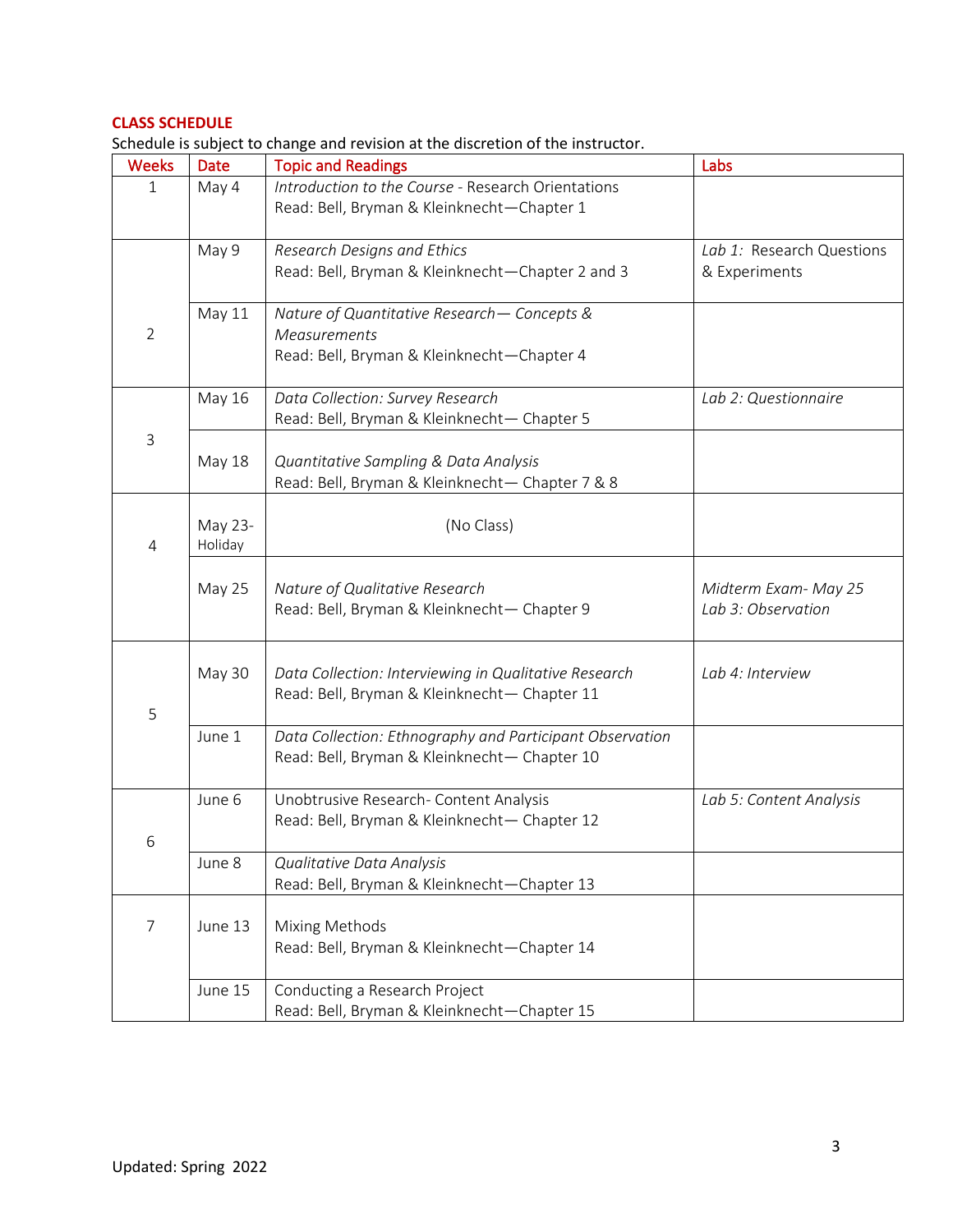# **EXAMINATIONS**

All materials covered in lectures, labs, and required readings are subject to examination. The Midterm exam will consist of multiple choice and true/false questions and short answer questions. Example of questions will be reviewed in class and made available on D2L. The use of aids such as textbooks, course notes or electronic devises will not be permitted during the exam.

# **ASSESSMENT COMPONENTS**

Assessment of learning outcomes will take place through a variety of methods. Below are the assessment components and required assignments and the percent value of each assignment for determining your course grade.

| <b>Assessment Component/Assignment</b> | <b>Due Date</b>               | Weight |
|----------------------------------------|-------------------------------|--------|
| <b>Research Topic &amp; Question</b>   | May 16 at 11:59 pm            | 5 %    |
| Labs $(5)$                             | Lab 1: May 13 at 11:59 pm     | 25%    |
|                                        | Lab 2: May 20 at 11:59 pm     |        |
|                                        | Lab 3: June $1st$ at 11:59 pm |        |
|                                        | Lab 4: June 7 at 11:59 pm     |        |
|                                        | Lab 5: June 13 at 11:59 pm    |        |
| Midterm Exam                           | May 25 at 1:00 pm             | 30%    |
| Research Proposal                      | June 22 at 11:59 pm           | 40%    |

# **Research Topic Proposal (***5%)*

Initial Research Proposal/Research Question: Identify a research question you want to answer. Discuss why this question is important. Be as specific as you can be about the research approach you are considering and population for which you hope to answer your question and some possible limitations or pitfalls you might encounter in your research.

# **Labs 5 (**each worth 5%)

Lab assignments require students to apply the concepts, theories, or methods they are learning in class. This may be an application of what you learned in the present session or previous labs. The labs are facilitated by a Teaching Assistant (TA). Labs will be submitted through D2L dropbox. You will have one week to complete the lab activity from the date they are posted.

# **Midterm Exam (**30%)

The Midterm exam will consist of multiple choice and true/false questions and short answer questions. Example of questions will be reviewed in class and made available on D2L. The use of aids such as textbooks and course notes will not be permitted during the exam.

## **Research Proposal** (40%)

The research proposal is a comprehensive project on a topic of interest to the student. Quite often, in the designing a research project you'll have to lay out the details of your plan for someone else's revie and approval. This assignment is designed to give you the opportunity to practice grant writing. The sections will include an Introduction, Identification of the Problem, Subject for Study, Literature Review, Measurement Data Collection Method, and Ethical Considerations to undertake the research. Details on the major assignment can be found on D2L.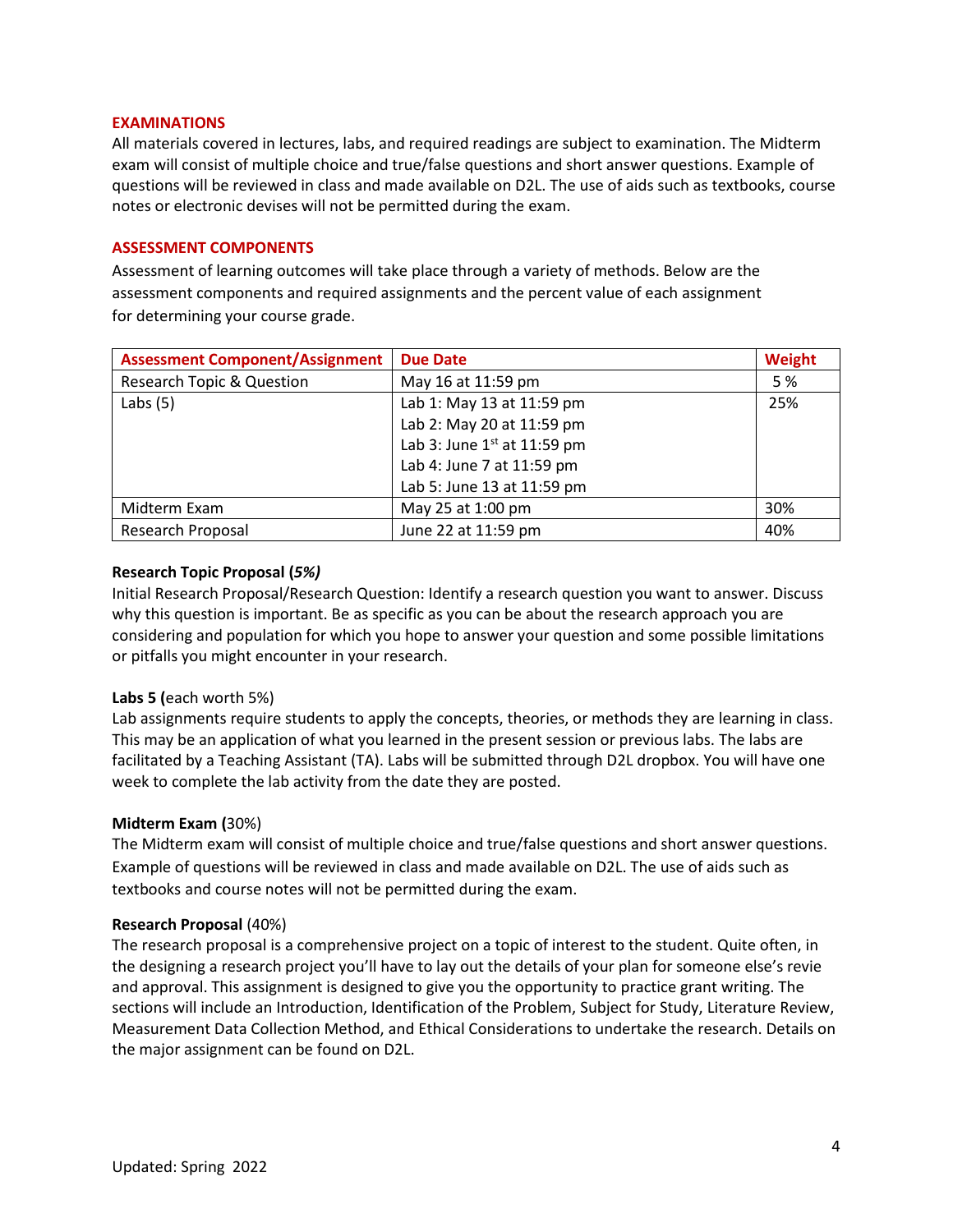## **MISSED OR LATE ASSIGNMENTS**

Students who miss class assessments (tests, participation activities, or other assignments) should inform their instructor as soon as possible. If the reason provided for the absence is acceptable, the instructor may decide that any arrangements made can take forms other than make-up tests or assignments. For example, the weight of a missed grade may be added to another assignment or test.

Deferred Term Work Form: Deferral of term work past the end of a term requires a form to be filled out by the student and submitted, along with any supporting documentation, to the instructor. The form is available *[here.](https://www.ucalgary.ca/registrar/student-centre/student-forms)*

Once an extension date has been agreed between instructor and student, the instructor will email the form to the Faculty of Arts Program Information Centre (ascarts@ucalgary.ca) for approval by the Associate Dean.

## **GRADING SCALE**

Letter grades will be assigned and submitted to the registrar based on the following scale.

| Grade     | Percent range  | <b>Grade Point Value</b> | <b>Description</b>                          |
|-----------|----------------|--------------------------|---------------------------------------------|
| $A+$      | $96 - 100\%$   | 4.0                      | Outstanding performance                     |
| A         | $90 - 95.99%$  | 4.0                      | <b>Excellent performance</b>                |
| А-        | $85 - 89.99%$  | 3.7                      | Approaching excellent performance           |
| $B+$      | $80 - 84.99%$  | 3.3                      | Exceeding good performance                  |
| B         | $75 - 79.99\%$ | 3.0                      | Good performance                            |
| <b>B-</b> | $70 - 74.99%$  | 2.7                      | Approaching good performance                |
| $C+$      | $67 - 69.99%$  | 2.3                      | Exceeding satisfactory performance          |
| C         | $63 - 66.99%$  | 2.0                      | Satisfactory performance                    |
| $C-$      | $59 - 62.99%$  | 1.7                      | Approaching satisfactory performance        |
| D+        | $55 - 58.99%$  | 1.3                      | Marginal pass. Insufficient preparation for |
|           |                |                          | subsequent courses in the same subject      |
| D         | $50 - 54.99%$  | 1.0                      | Minimal Pass. Insufficient preparation for  |
|           |                |                          | subsequent courses in the same subject.     |
| F         | < 50%          | 0                        | Failure. Did not meet course requirements.  |

## **EXPECTATIONS FOR WRITING**

All written assignments (including, to a lesser extent, written exam responses) will be assessed at least partly on writing skills. Writing skills include not only surface correctness (grammar, punctuation, sentence structure, etc.) but also general clarity and organization. Sources used in research papers must be properly documented. If you need help with your writing, you may use the writing support services in the Learning Commons. For further information, please refer to the official online University of Calgary Calendar, Academic Regulations, E. Course Information, E.2: Writing Across the Curriculum: <http://www.ucalgary.ca/pubs/calendar/current/e-2.html>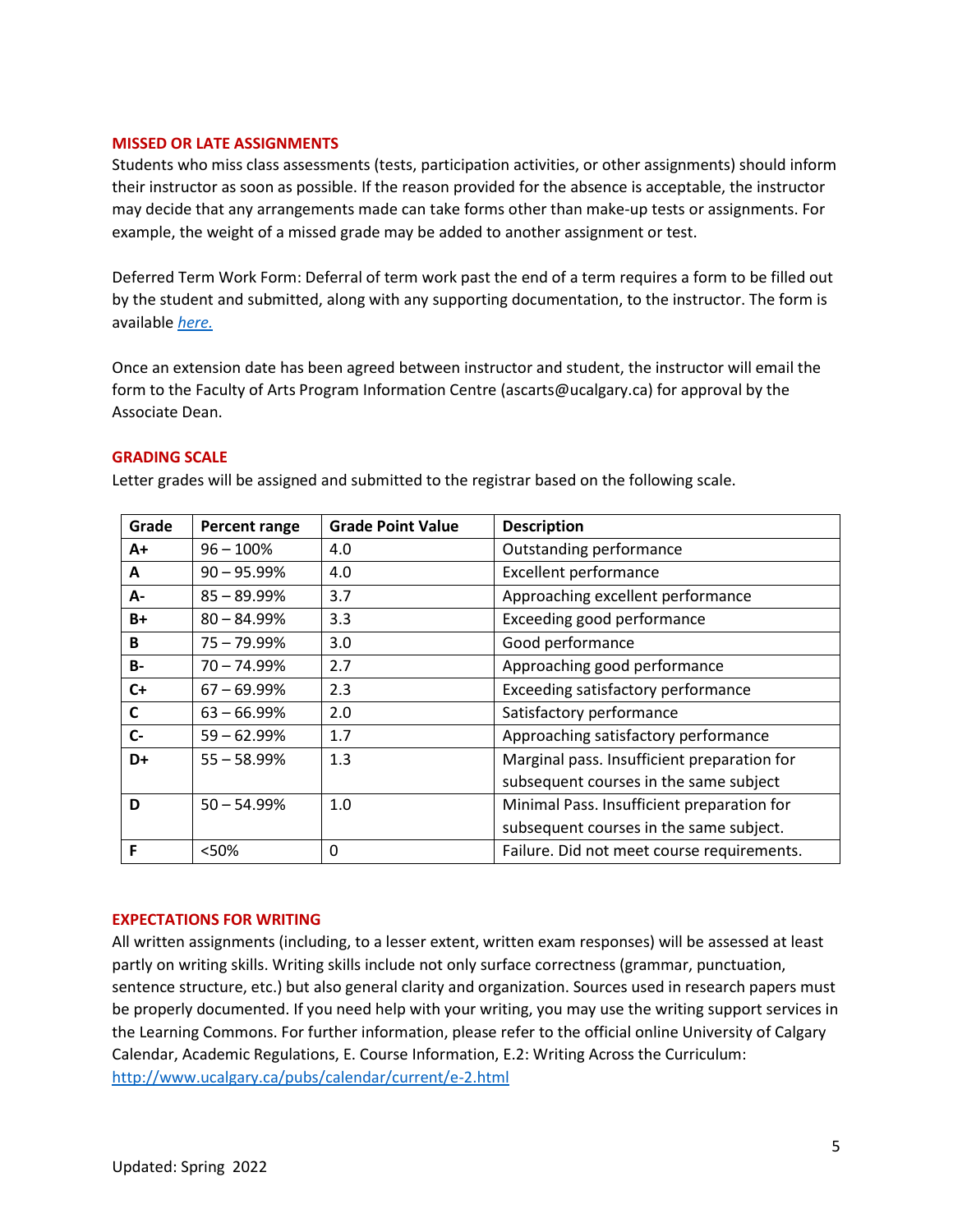# **ATTENDANCE AND PARTICIPATION EXPECTATIONS**

Students are expected to attend class and labs regularly and to be fully present and engaged in class activities and discussions.

# **GUIDELINES FOR SUBMITTING ASSIGNMENTS**

The main Sociology Department office does not deal with any course-related matters. Please speak directly to your instructor.

- 1. **Protection of Privacy:** The Freedom of Information and Protection of Privacy (FOIPP) legislation does not allow students to retrieve any course material from public places. Anything that requires handing back will be returned directly during class or office hours. If students are unable to pick up their assignments from the instructor, they can provide the instructor with a stamped, self-addressed envelope to be used for the return of the assignment. Private information related to the individual student is treated with the utmost regard by the faculty at the University of Calgary
- 2. Final grades are not posted by the Sociology Department. They are only available online.
- 3. All assignments will be submitted via D2L Dropbox. Please review the due dates.

#### **GRADE REAPPRAISAL**

Within two weeks of the date an assignment is returned, students seeking reappraisal of assignments must submit a written response to the instructor explaining the basis for reconsideration of one's mark. The instructor will reconsider the grade assigned and will then book a time with the student to discuss his or her work and rationale. It should be noted that a re-assessed grade may be raised, lowered, or remain the same.

#### **CONDUCT**

Students, employees, and academic staff are also expected to demonstrate behaviour in class that promotes and maintains a positive and productive learning environment. As members of the University community, students, employees, and academic staff are expected to demonstrate conduct that is consistent with the University of Calgary Calendar, the Code of Conduct and Non-Academic Misconduct policy and procedures, which can be found at:<http://www.ucalgary.ca/pubs/calendar/current/k.html>

#### **RESEARCH ETHICS**

Research Ethics Students are advised that any research with human subjects – including any interviewing (even with friends and family), opinion polling, or unobtrusive observation – must have the approval of the Conjoint Faculties Research Ethics Board. In completing course requirements, students must not undertake any human subjects research without discussing their plans with the instructor, to determine if ethics approval is required.

#### **USE OF INTERNET AND ELECTRONIC COMMUNICATION DEVICES IN CLASS**

The use of laptop and mobile devices is acceptable when used in a manner appropriate to the course and classroom activities. Please refrain from accessing websites and resources that may be distracting to you or for other learners during class time. Students are responsible for being aware of the University's Internet and email use policy, which can be found at https://www.ucalgary.ca/legalservices/university-policies-procedures/acceptable-use-electronic-resources-and-information-policy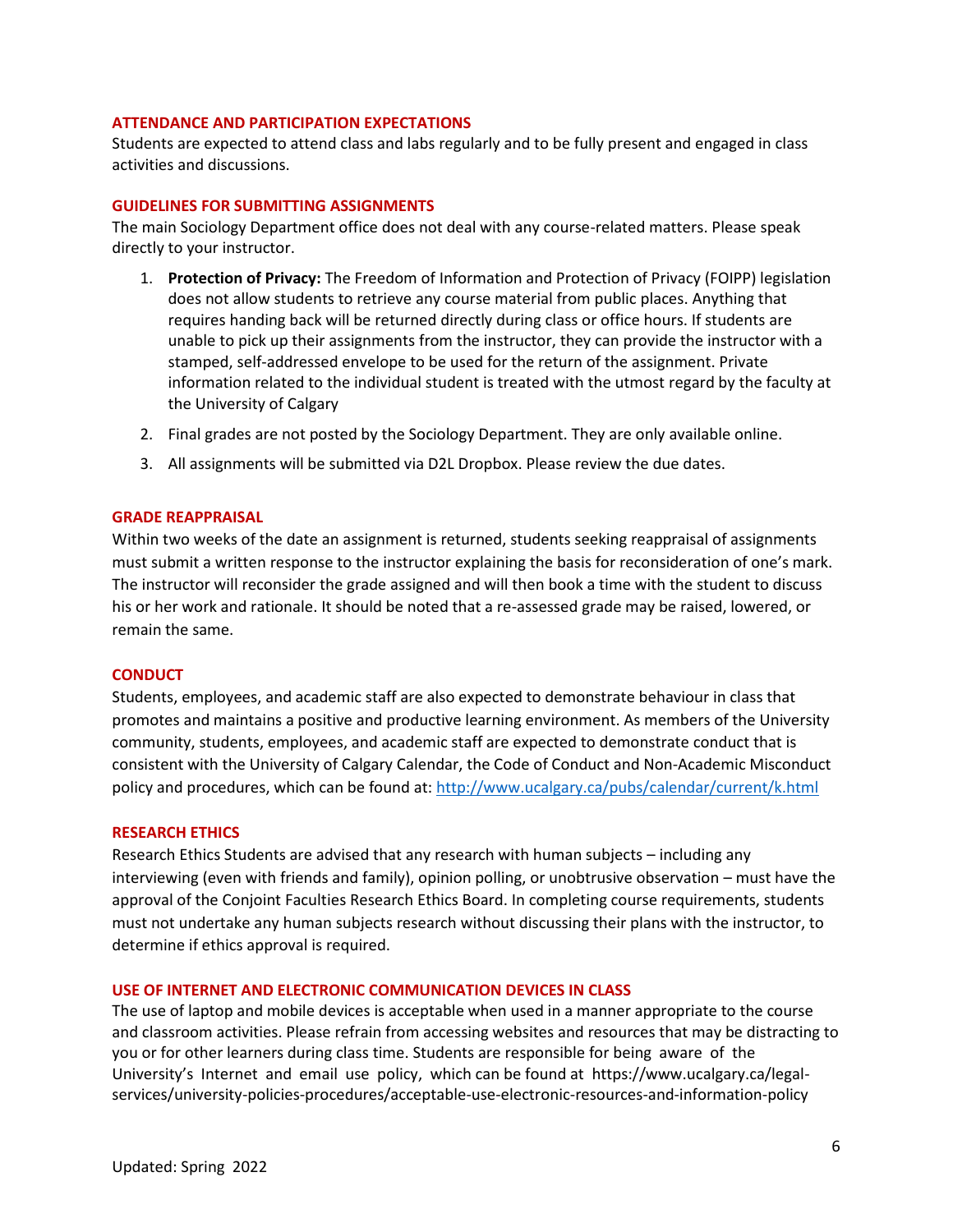# **COURSE EVALUATIONS AND STUDENT FEEDBACK**

Student feedback will be sought at the end of the course through the standard University Student Ratings of Instruction (USRI) and Faculty course evaluation forms. A midterm evaluation may also be included to provide students an opportunity to provide feedback, for the instructor to adjust their approaches to teaching and learning, and to continuously improve the course. Students are welcome to discuss the process and content of the course at any time with the instructor.

# **Media Recording for Study Purposes (Students)**

Students who wish to audio record lectures for personal study purposes need to follow the guidelines outlined i[n Section E.6 of the University Calendar.](https://www.ucalgary.ca/pubs/calendar/current/e-6.html) Unless the audio recording of lectures is part of a student accessibility requirement, permission must be sought by the course instructor to audio record lectures.

# **ACADEMIC MISCONDUCT**

Academic Misconduct refers to student behavior which compromises proper assessment of a student's academic activities and includes cheating; fabrication; falsification; plagiarism; unauthorized assistance; failure to comply with an instructor's expectations regarding conduct required of students completing academic assessments in their courses; and failure to comply with exam regulations applied by the Registrar.

For information on the Student Academic Misconduct Policy and Procedure please visit:

[https://www.ucalgary.ca/legal-services/university-policies-procedures/student-non-academic](https://www.ucalgary.ca/legal-services/university-policies-procedures/student-non-academic-misconduct-policy)[misconduct-policy](https://www.ucalgary.ca/legal-services/university-policies-procedures/student-non-academic-misconduct-policy)

[https://www.ucalgary.ca/legal-services/university-policies-procedures/student-non-academic](https://www.ucalgary.ca/legal-services/university-policies-procedures/student-non-academic-misconduct-procedure)[misconduct-procedure](https://www.ucalgary.ca/legal-services/university-policies-procedures/student-non-academic-misconduct-procedure)

Additional information is available on the Academic Integrity Website at [https://ucalgary.ca/student](https://ucalgary.ca/student-services/student-success/learning/academic-integrity)[services/student-success/learning/academic-integrity.](https://ucalgary.ca/student-services/student-success/learning/academic-integrity)

# **ACADEMIC ACCOMODATION**

It is the student's responsibility to request academic accommodations according to the University policies and procedures listed below. The Student Accommodations policy is available at [https://ucalgary.ca/student-services/access/prospective-students/academic-accommodations.](https://ucalgary.ca/student-services/access/prospective-students/academic-accommodations) Students needing an accommodation based on disability or medical concerns should contact Student Accessibility Services (SAS) in accordance with the Procedure for Accommodations for Students with Disabilities (https://www.ucalgary.ca/legal-services/university-policies-procedures/accommodationstudents-disabilities-procedure). Students who require an accommodation in relation to their coursework based on a protected ground other than Disability should communicate this need in writing to their Instructor.

SAS will process the request and issue letters of accommodation to instructors. For additional information on support services and accommodations for students with disabilities, visit [www.ucalgary.ca/access/](http://www.ucalgary.ca/access/) .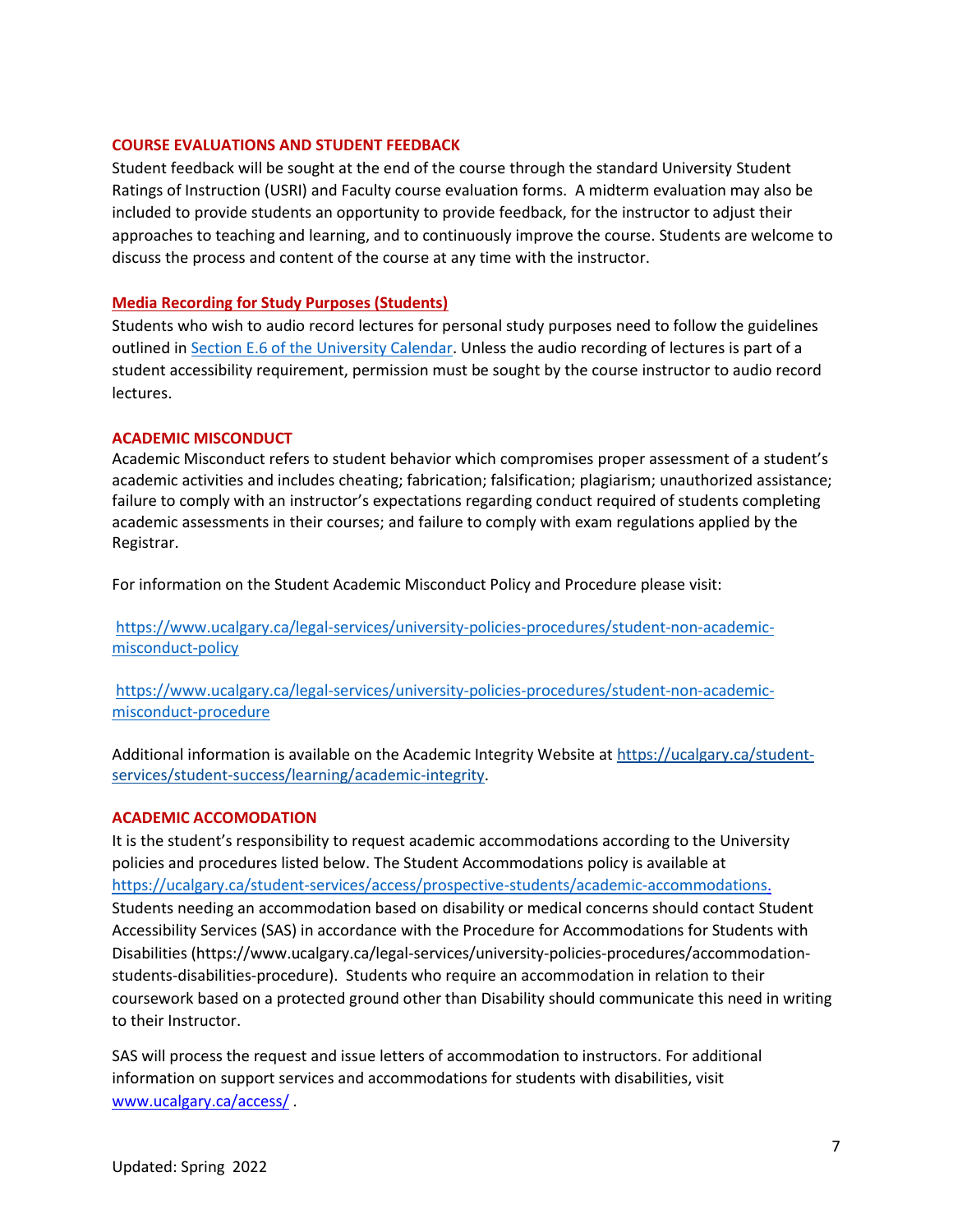#### **RESEARCH ETHICS**

(if applicable) Students are advised that any research with human participants – including any interviewing (even with friends and family), opinion polling, or unobtrusive observation – must have the approval of the [Conjoint Faculties Research Ethics Board](https://research.ucalgary.ca/conduct-research/ethics-compliance/human-research-ethics/conjoint-faculties-research-ethics-board) or the [Conjoint Health Research Ethics Board.](https://research.ucalgary.ca/conduct-research/ethics-compliance/human-research-ethics/conjoint-health-research-ethics-board) In completing course requirements, students must not undertake any human subjects research without discussing their plans with the instructor, to determine if ethics approval is required. Some courses will include assignments that involve conducting research with human participants; in these cases, the instructor will have applied for and received ethics approval for the course assignment. The instructor will discuss the ethical requirements for the assignment with the students.

## **INSTRUCTOR INTELLECTUAL PROPERTY**

Course materials created by instructors (including presentations and posted notes, labs, case studies, assignments and exams) remain the intellectual property of the instructor. These materials may NOT be reproduced, redistributed or copied without the explicit consent of the instructor. The posting of course materials to third party websites such as note-sharing sites without permission is prohibited. Sharing of extracts of these course materials with other students enrolled in the course at the same time may be allowed under fair dealing.

# **FREEDOM OF INFORMATION AND PROTECTION OF PRIVACY**

Student information will be collected in accordance with typical (or usual) classroom practice. Students' assignments will be accessible only by the authorized course faculty. Private information related to the individual student is treated with the utmost regard by the faculty at the University of Calgary.

#### **COPYRIGHT LEGISLATION**

All students are required to read the University of Calgary policy on Acceptable Use of Material Protected by Copyright) and requirements of the copyright act (https://lawslois.justice.gc.ca/eng/acts/C-42/index.html) to ensure they are aware of the consequences of unauthorised sharing of course materials (including instructor notes, electronic versions of textbooks etc.). Students who use material protected by copyright in violation of this policy may be disciplined under the Non-Academic Misconduct Policy [https://www.ucalgary.ca/pubs/calendar/current/k.html.](https://www.ucalgary.ca/pubs/calendar/current/k.html)

#### **SEXUAL VIOLENCE POLICY**

The University recognizes that all members of the University Community should be able to learn, work, teach and live in an environment where they are free from harassment, discrimination, and violence. The University of Calgary's sexual violence policy guides us in how we respond to incidents of sexual violence, including supports available to those who have experienced or witnessed sexual violence, or those who are alleged to have committed sexual violence. It provides clear response procedures and timelines, defines complex concepts, and addresses incidents that occur off-campus in certain circumstances. Please see the policy available at https://www.ucalgary.ca/legal-services/universitypolicies-procedures/sexual-and-gender-based-violence-policy